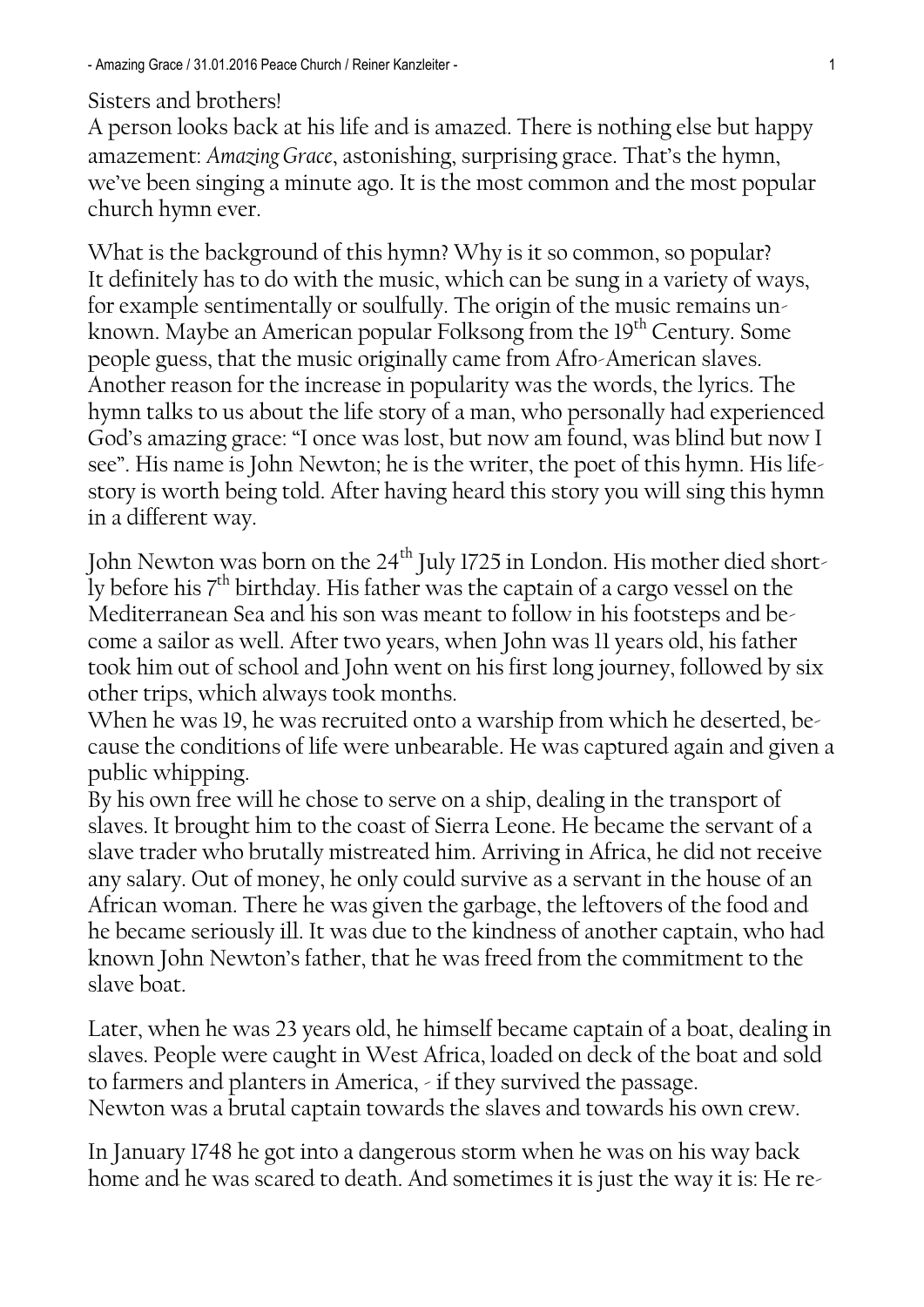- Amazing Grace / 31.01.2016 Peace Church / Reiner Kanzleiter - 2

membered what his mother had given him to take with him, long ago before she died when he still was a child. It was a short prayer.

So he cried to God: "Lord, have mercy on us!" Years later, he wrote in his diary about this wonder, not having been killed in the most evil storm: "It was a great deliverance!"

He started reflecting on his life. And he started believing that God had been talking to him through this storm. The Amazing Grace of God had started its work with him.

*Through many dangers, toils and snares... I have already come. Tis Grace has brought me safethus far... and Grace will lead us home.*

The  $10^{th}$  of May 1748 became an important commemoration day for the rest of John Newton"s life. It was the day of his conversion, a day of a new beginning. From now on John Newton wanted to lead a life according to God"s will.

*T'was Grace that taught my heart to fear. And Grace, my fears relieved. How precious did that Grace appear... the hour I first believed.*

In the first instance Newton remained being captain of his boat dealing in slaves. At least he started treating the slaves on his boat as human beings. However, in the end, he quickly began to realize that dealing in slaves was deeply contrary to God's will.

John Newton could not be a slave trader any more.

He learned it from the book "Imitation of Christ", written by Thomas a Kempis, and by meeting the young Methodist movement in England, which was in the forefront of the opposition to slavery. John Newton got to know George Whitefield, a preacher of the Methodist movement and he also got to know John Wesley, the founder of Methodism. From him he learned: "Give freedom, where freedom is due, which means, give freedom to any human being!"

John Newton resigned from being a sailor and slave trader. He started working as a customs officer in Liverpool. In the end, after having overcome some barriers he became a minister of the Church of England and a most convinced enemy of slavery.

It took him a lot of work to convince William Wilberforce, a Member of Parliament, that he should start the battle against slavery in the British House of Commons. In the end, he did, and a few months after John Newton had died, Wilberforce won this battle.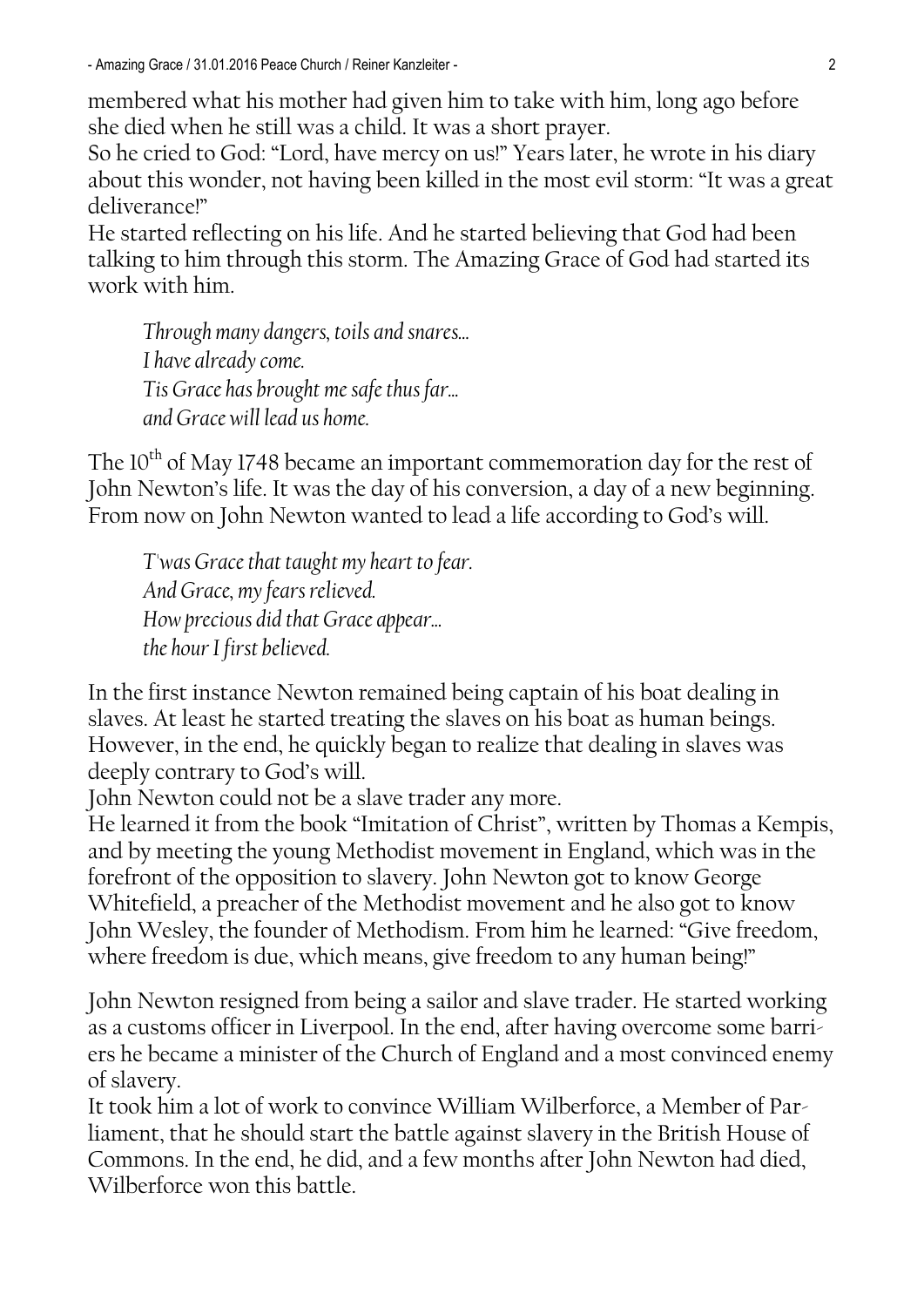Presumably, John Newton wrote his hymn *Amazing Grace*– like other hymns as well - for an ordinary weekly service of his congregation.

When Newton died on 21 December 1807, at the age of 82 years, on his grave stone was written: "John Newton, minister, once faithless and sluttish, dealing in slaves in Africa, was rescued by the rich grace of the Lord and Savior Jesus Christ, he was made new, he was forgiven and was called to preach the faith he had tried to destroy before!"

## **Sisters and brothers!**

This is a story of conversion as if told by a picture book: Once a faithless sailor, then a minister of the Church of England; once a slave trader, then a convinced enemy of slave trading.

Maybe none of us is able to tell such a spectacular life story – but: I am sure the "the amazing grace" of God, which we confess by singing this hymn, is working in us in different ways and will change each of us and our whole world.

The word "Grace" sometimes has a difficult aftertaste. It sounds like "patronizing" – a lord, who tempers justice with mercy, but who is not forced to do so. Trembling subordinates, who depend on the merciful mood of the boss and who are committed to an everlasting gratefulness and obedience when the boss condescends to be merciful after servile requests. All of that has nothing to do with the biblical meaning of "Grace"

God's grace is a reality in our life, we cannot fall out of  $-$  even if we live in a very different way and rebel against it.

God"s grace is always ahead of our life and our acting. God"s grace is always there before we create or do something. God"s grace is more important than our merit and bigger than our human error. God"s grace was there, "before I was born", as we sing in a German Christmas hymn. God"s grace sustains me in all functions I fulfill.

Through his grace God communicates with me, he gives what he is: Love, happiness, justice – however we might refer to it.

The first image of man in the bible is not the fighter, not the worker, not the man who performs his merits. The first image of man in the bible is the exceptionally gifted human being: Adam in the garden surrounded by so many presents, that a life's time will not be enough to unwrap them. So many words of love, spoken by God, in the ear, that our ears are too deaf to absorb them. God"s grace is the constant YES, the Yes to my life, whether it is a whole one or a fragment.

Whether we listen to the YES or not, whether we answer and engage – God's YES is always present.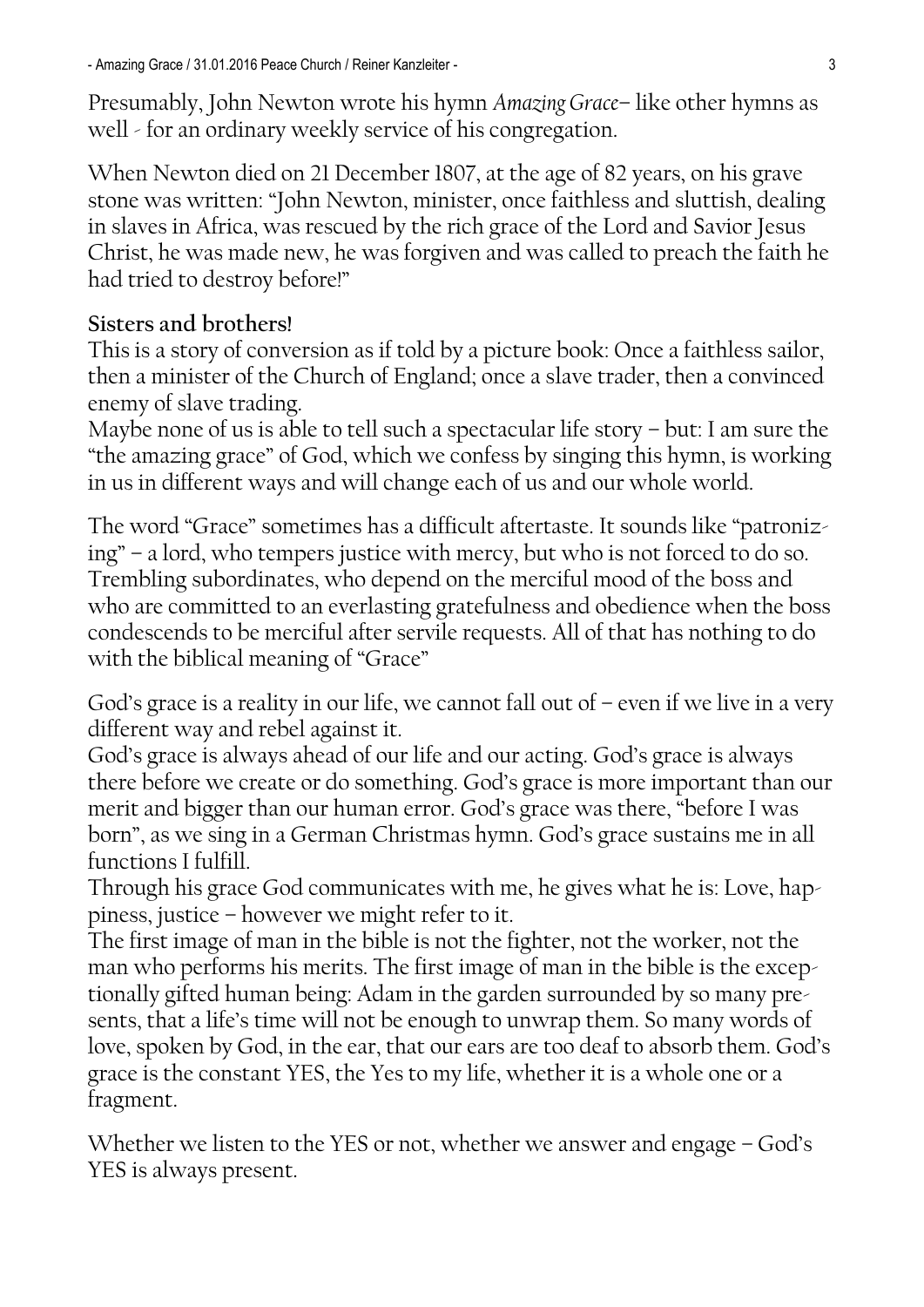- Amazing Grace / 31.01.2016 Peace Church / Reiner Kanzleiter - 4

Grace means there is a free space for my life, and not only for me but for the lives of all people. John Newton realized it very late, but not too late.

Grace is God"s space, where I can breathe again; walk and move again, laugh, cry and act again. Paul Tillich, a German theologian, said that "Grace has the form of a "nevertheless"".

Grace means that we can live and shall live although there is separation and alienation, although there is guilt and failure, although there are limitations we cannot overcome. The life of Jesus Christ was filled with this grace, but he did not hold on to it as only his privilege.

Talking about grace always means that we also have to talk about the merciless reality that surrounds as and which we often share and support.

We are living and working in many areas, where grace as a free space or a shelter does not exist. Where there is only functioning, be it at school, in the family, at work, grace is far away

Grace is far away, when there is no hiding place like under the stairs in old houses. Grace is far away, when we are not able to retire for some time, when there is no space at school without marks. Grace is far away, when our personal needs are irrelevant in our workplace, when the family is nothing more than a control system, which does not allow small escapes or our own ideas and projects. Grace is far away, when economy is just another word for profit and not at the same time a word for skills and the love to develop new ideas. Grace is far away when church does not accept different lifestyles as adequate. Therefore, wherever one of these examples is found, grace is a homeless stranger.

As long as we are talking about grace without creating a free space for it in our lives, where it can grow and free people, it is what Dietrich Bonhoeffer called a "cheap grace," a grace without discipleship, without the cross, a grace without Jesus Christ, the source of grace.

As soon as we live in God"s grace, grace is mirrored in our faces, by the work of our hands, by the gentleness of the words we speak.

Our protest against unbearable conditions of life, where people lose their dignity, mirrors God"s grace. Most of the time grace has a price. William Wilber-

force, who supported John Newton in fighting against slavery in Great Britain, accepted that this might have the consequence of losing his position as a Member of Parliament. He became a mirror of Jesus Christ who accepted the price of losing his life by breaking through the merciless world and creating a free space for us.

Grace has nothing to do with patronizing people who are in need of grace. Grace is the center of our faith. Grace allows people to breathe again, to walk and to move again, to love, cry and act again, without feeling humiliated.